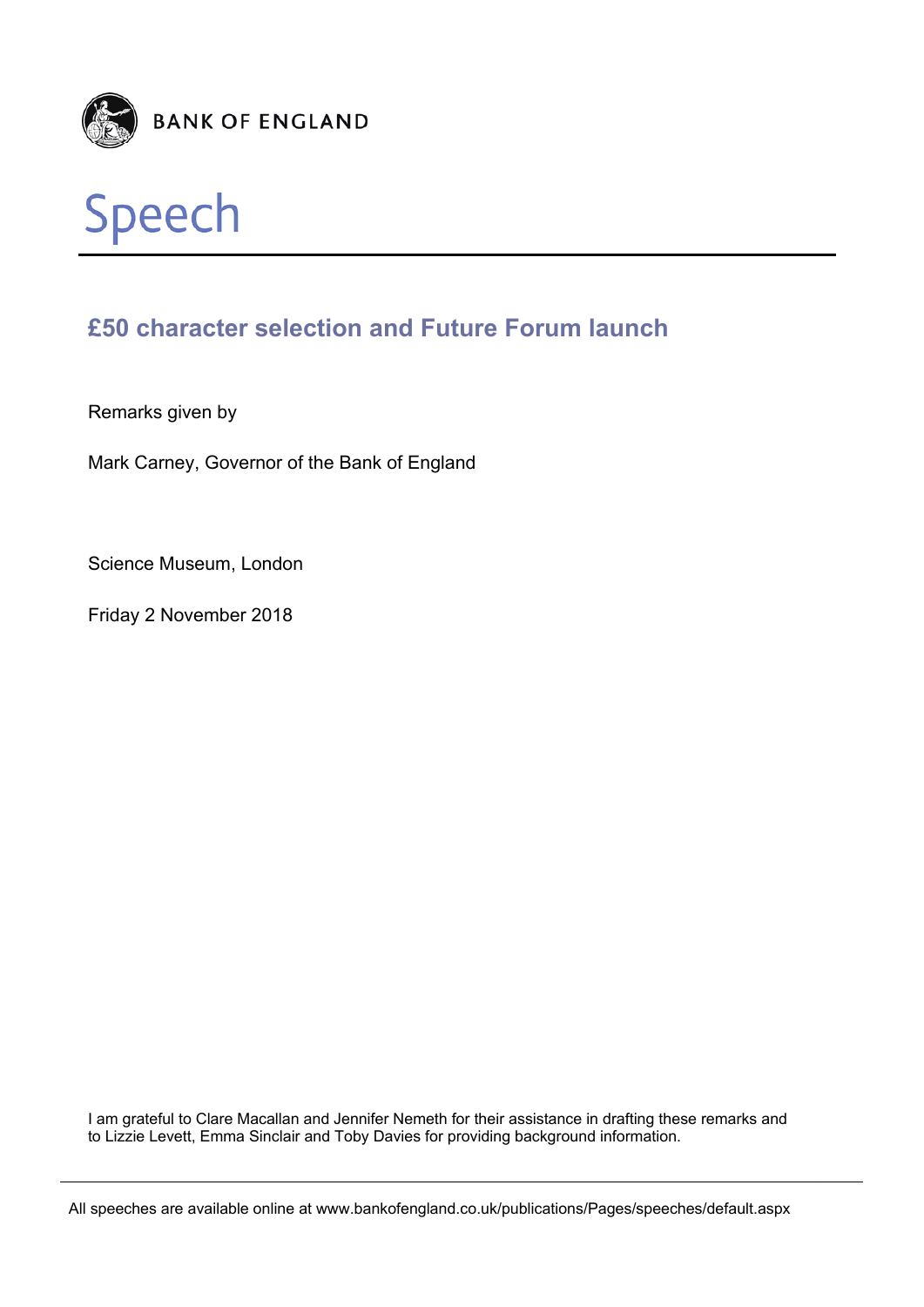It is always a pleasure to visit the Science Museum. Its galleries and exhibitions showcase the rich history of human ingenuity in the sciences, technology, and medicine.

You might think that the Bank of England has little in common with such lofty endeavours, but science spans all aspects of life, extending even to central banking.

Within this Mathematics Gallery alone, there are multiple examples of where the worlds of central banking and science converge.

Take the Moniac machine, which illustrates the circular flow of income around the economy using an assortment of pipes and coloured water.

Or Babbage's Analytical Engine, developed in collaboration with mathematician Ada Lovelace. This precursor to modern computers helped estimate mortality rates, techniques that are still central to underwriting life insurance policies today. The same life insurers that we regulate at the Bank of England.

Among those who are supervising, modelling and policymaking, are the Bank's very own scientists. Almost 10% of colleagues across the Bank have a science or maths degree and 1 in 10 of our graduates starting this year studied chemistry, biology or physics at university.

We very much value the skills and diversity they bring to our efforts, so in a short recruitment pitch, when you 'Think Science', think too of central banking. After all, science starts with curiosity and asking the right questions. Science teaches people to conduct dedicated research and disciplined analysis. These skills and talents make a good supervisor, policymaker or senior leader, and they are the reason that the Bank increasingly recruits from beyond the field of economics.

Not least because scientific advances in Artificial Intelligence and machine learning are reshaping our world, transforming the nature of both work and commerce. This revolution will impact all aspects of the Bank's work, from the future of work, through its effects on employment, productivity and wages, to the future of finance, as the nature of customer service, trading and risk management transforms.

These advances in science and technology are also transforming our focus today – money. They are making digital money more like its physical counterpart – instant, anonymous and direct.

And scientific advances are modernising physical currency, cash, which still has a hugely important role in society.

We use a host of technologies to protect our physical banknotes against counterfeiting. The switch to polymer has allowed us to introduce new security features, including see-through panels, coloured foils and detailed metallic images. Polymer also makes our banknotes stronger, with a lifespan two and a half times that of paper notes, and greener, because they will be recycled when they reach the end of their useful lives. Science means that the costs of producing notes – both economic and environmental – are lower.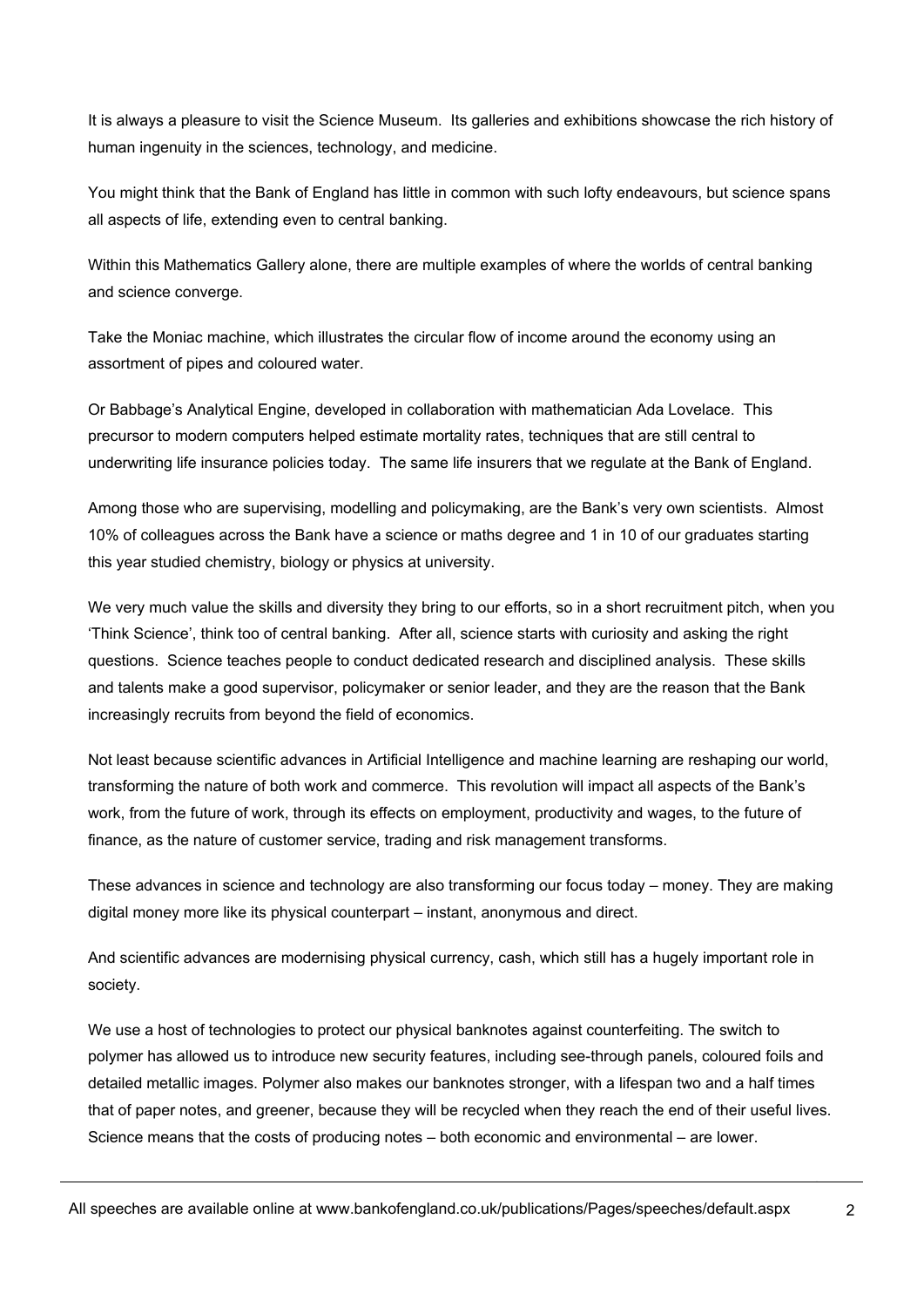This is good for the society; the society that the Bank of England serves; and the society that is reflected on our banknotes. The Bank is committed to ensuring that the nation's money is as inclusive as possible. Being inclusive means:

- ensuring our notes are accessible to everyone. That's why we have increased the range of features that help the blind and visually impaired distinguish between different denominations, adding tactile dots in the upper left-hand corner. These dots join existing features, such as differing colour palettes, raised print, tiered sizing and bold numerals; and
- being inclusive means an open and transparent approach to decide the characters that feature on our banknotes, by seeking nominations from the public, which can then be considered by an Advisory Panel.

Today, I'm here to deliver on that second objective. Following the success of the polymer fiver and tenner, and the forthcoming £20, last month the Bank confirmed that it will issue a new £50 note.

And this new £50 will need a new character to feature on its design.

I am delighted to announce today that the field from which nominations will be sought for the new £50 note is – if you hadn't guessed by now – science.

Our Advisory Panel chose science in recognition of the United Kingdom's extraordinary scientific heritage.

In the pre-industrial era, the laws of motion and discovery of hydrogen were foundational achievements by UK scientists. They paved the way for future scientific progress – from autos to aerospace – so that present day heroes like Lewis Hamilton and astronauts Tim Peake and Helen Sharman truly *"stand on the shoulders of giants"* [Newton, 1675] and continue the legacy of UK-led innovation.

The invention in the UK of the steam engine, electric motor and telegraph powered the first two industrial revolutions, bringing our world closer together and bringing prosperity to many.

In medicine and biology, the discoveries of penicillin, x-rays and the double helix by UK scientists afforded people healthier and longer lives.

Meanwhile, the creation of the world wide web by Tim Berners Lee brought the sum of human knowledge to the masses in the third industrial revolution. The UK is expanding this frontier in the fourth industrial revolution through the development of Artificial Intelligence with the likes of Demis Hassabis.

Scientific terms like black holes in vitro and Higgs Boson particles are now part of our vocabulary thanks to pioneering UK scientists who have popularised science and brought it into the mainstream. This high regard of the sciences shows up in polls and currency alike. From Darwin to Newton, eminent UK scientists are regulars on top 100 Britons lists and have featured on some of our historic banknotes.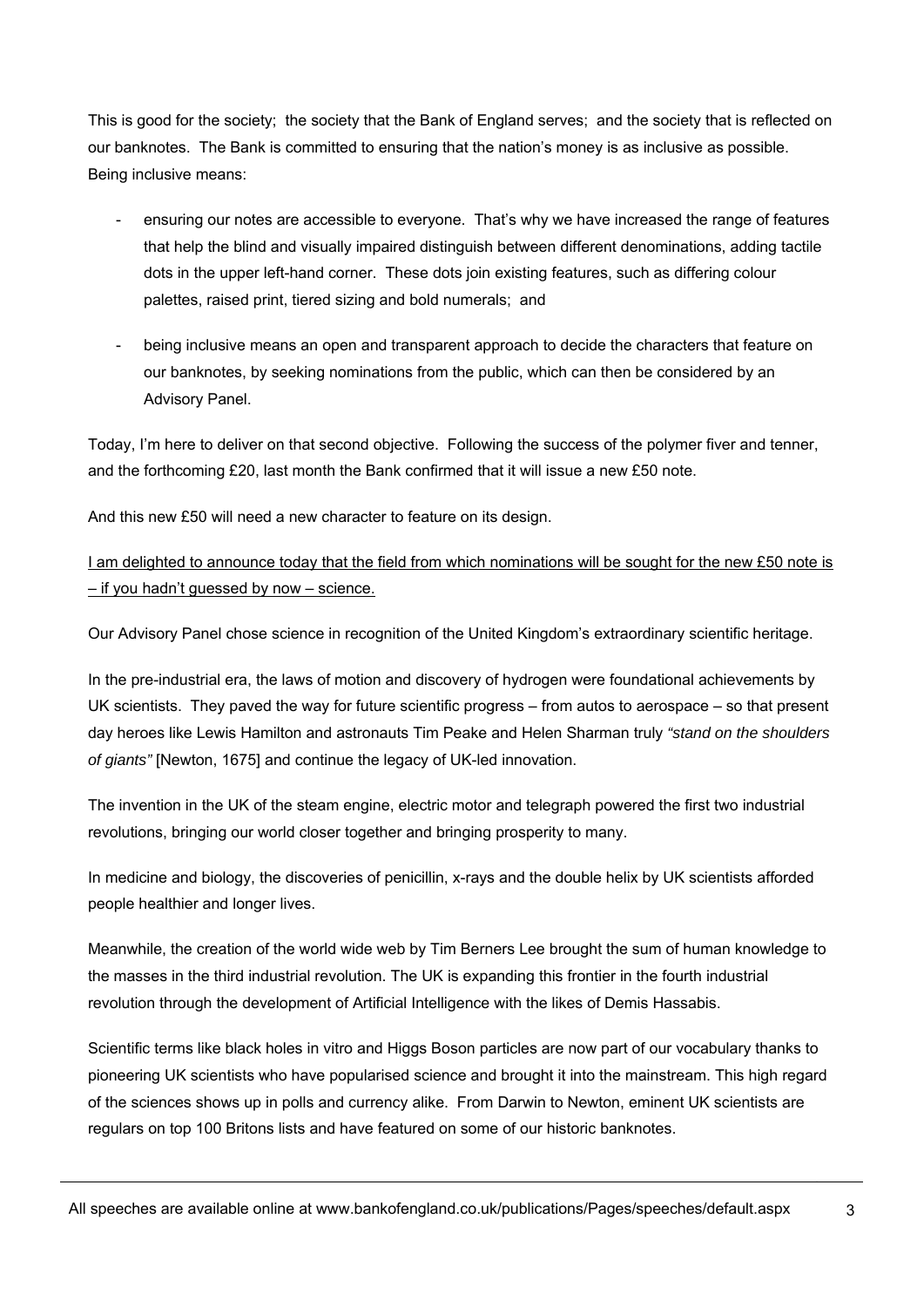It is this glorious history of innovation and impact that the Bank seeks to celebrate on the new £50.

The new fifty will complement the celebration of literature on the Austen tenner, statecraft on the Churchill fiver, and the arts on the Turner Twenty coming in 2020. With the introduction of the new £50, the nation's banknotes will honour a wide range of UK achievement.

In selecting characters for the nation's banknotes, we are looking for someone from Great Britain or Northern Ireland who has made an invaluable contribution to UK society – be it through pioneering innovation, exceptional leadership, shaping this diverse society and forging its common values. As has always been the case, the Bank will not represent living people or fictional characters on our banknotes. I'm afraid that means Time Lords, of whatever gender, are sadly ineligible, despite their enduring popularity.

In submitting nominations, we are encouraging the public to think creatively and widely about what "science" means. The Advisory Panel will consider individuals from the multitude of disciplines that fall within the general umbrella of science, from astronomy, biology and civil engineering through to zoology, and everything in between.

For further inspiration, the Bank has prepared a short video.

You can submit nominations anytime from today until the nominations period closes six weeks from now on 14 December. The Bank expects to announce a final decision in the summer next year.

\*\*\*\*\*\*\*\*\*\*\*\*\*\*\*\*\*\*\*\*\*\*\*

We look to history when we chose a new character, but money has a future not just a past.

The selection of the new £50 note character is not my only announcement today… because as I alluded to earlier, money is evolving. Today, it is much more than polymer.

While cash remains invaluable to many, it is now the second most frequent transaction method after debit card payments.1 And innovation is expected to make other electronic forms of payment easier to make and faster to settle.

The technological revolution in finance will bring more tailored products, keener pricing, and more diverse sources of credit for households and SMEs.

The Bank is embracing fintech and ensuring that it develops in ways that maximise the opportunities and minimise the risks for society.

We aim to enable, empower and ensure.

l 1 Cash transactions made up 37% of all transactions in 2017.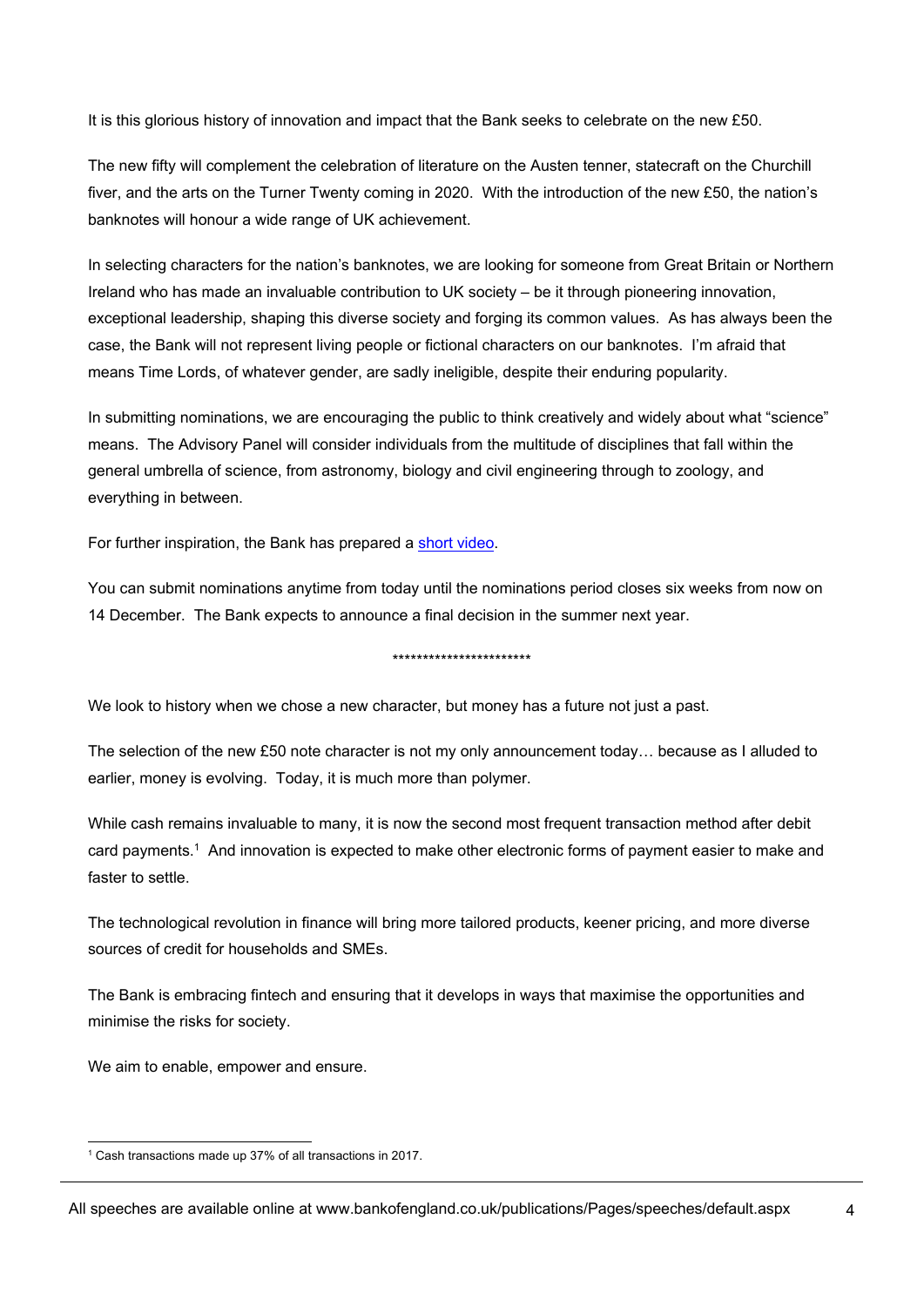Enable new technology by developing the right environment for fintech to thrive, such as by upgrading the Bank's hard infrastructure on which finance relies – such as our large value payments system, RTGS. The Bank is one of the first to allow non-bank payment service providers to directly access its system, something that is lowering the costs of payments across borders.

Enabling also means having the right soft infrastructure, such as rules and regulations, to help fintech thrive. This includes improving how we capture data from our hard infrastructure in a consistent and usable form while ensuring privacy.

We must also empower new providers to promote competition by lowering barriers to entry through proportionate supervision and assuring a level playing field in access to our hard infrastructure.

Finally, we continue to ensure these new technologies add diversity and resilience to the financial system.

How we enable, empower and ensure is the focus of the Bank's Future of Finance work. Just as with the £50, we are soliciting the UK public's contributions to "decide the future of money" through Bank's Future Forum.

We want to know how you make payments now and in the future (with cash, by card or through a QR code?) What do you expect from finance and the financial system? And we want to discuss how your central bank can make this happen.

This is the Bank's third Future Forum, following events in Liverpool last year and Birmingham the year before.

We are taking a digital approach this year, hosting it on-line so that we can reach a wider audience, engaging with people from all backgrounds across the UK.

Throughout the Forum, you can log on to the website to ask questions, post ideas and challenge us. We will be hosting live on-line Q&A sessions with each of the Bank's Governors, starting with Dave Ramsden, Deputy Governor for Markets and Banking, on 5 November. We're launching a payments challenge – limit payments to either cash or card for a week and tell us about your experience and the challenges faced. And school children will have the opportunity to win a guest blog slot on Bank Underground and enter the Bank Camera Action Competition.

The Forum will run until 16 January 2019, culminating in a roundtable discussion between the Governors and members of the public drawn from the most engaged users of the platform. This will be live streamed to all. People can find out more, register their interest, and join the conversations on the Bank of England's website<sup>2</sup>

<sup>&</sup>lt;u>.</u><br><sup>2</sup> To register please visit <u>www.bankfoenglandfutureforum.co.uk</u> or email <u>futureforum@bankofengland.co.uk.</u>